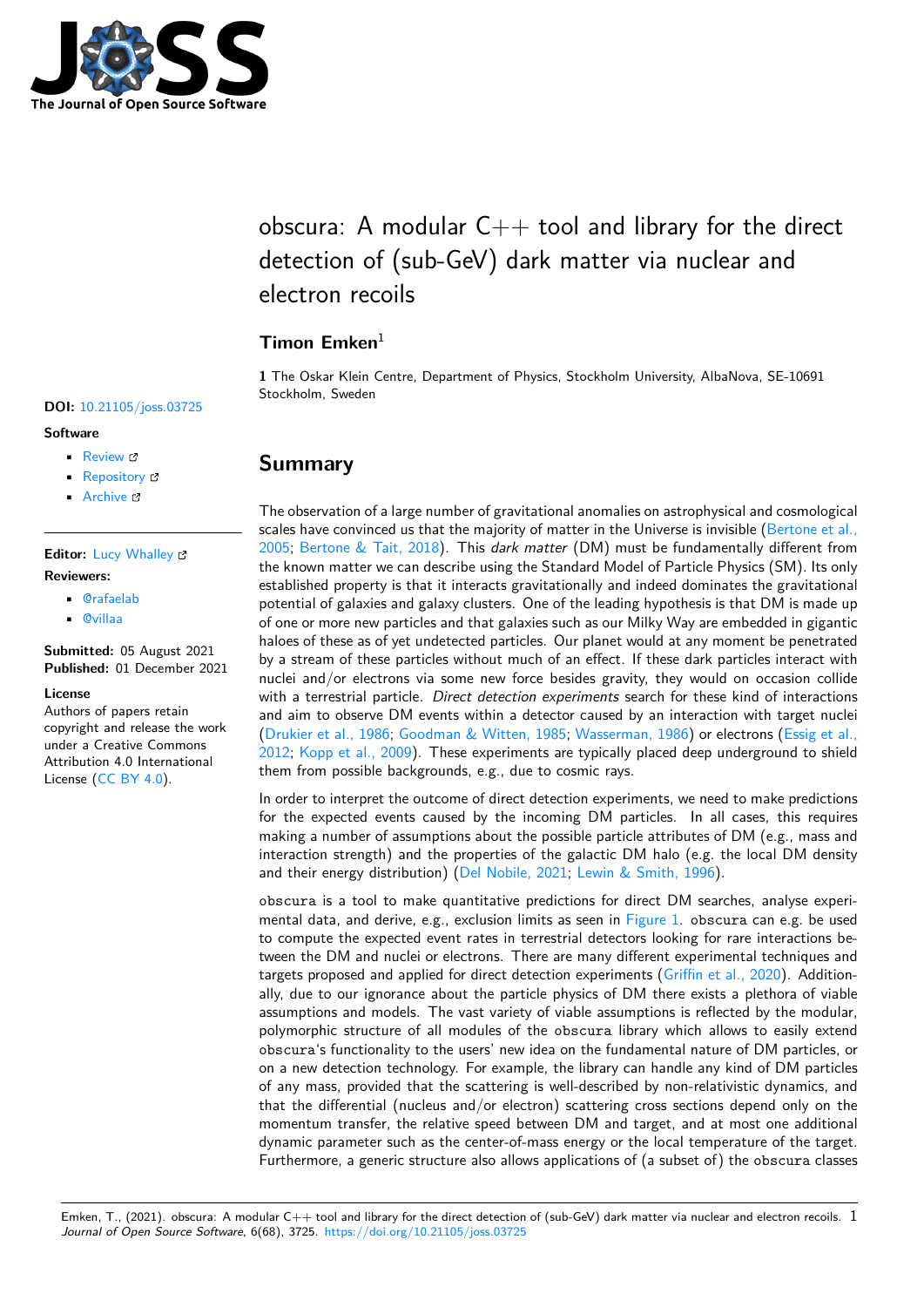

in a variety of DM research projects even beyond the context of direct detection, e.g., to compute DM capture rates in the Sun (Emken, 2021a).

For more details on obscura and its implementation in  $\mathsf{C}{+}{+}$ , we refer to the documentation $^1$ .

DM-nucleus interactions

<span id="page-1-0"></span>

 $-$  CRESST-II -CRESST-III - CRESST-surface - DAMIC\_N\_2011 - XENON1T\_N\_2017





SENSEI@MINOS - XENON10\_S2 - XENON100\_S2 - XENON1T\_S2

**Figure 1:** Excluded regions (90% confidence level) of the DM parameter space given by the  $(m_{DM}, \sigma_i)$ plane, where  $m_{\text{DM}}$  is the assumed DM mass and  $\sigma_i$  is the interaction cross section with target *i*. For comparison, the dashed lines denote the official results published by the experimental collaborations. Some of the obscura results are conservative due to a simplified analysis.

### **The modular structure of direct detection computations**

Making predictions and performing analyses for direct detection experiments involves methods and results from statistics, astrophysics, particle physics, nuclear and atomic physics, and condensed matter physics. For each of these fields, we need to make choices and assumptions which will affect our interpretation of DM searches.

As an example, let us look at the energy spectrum of DM induced ionization events as derived by Essig et al. (2016).

$$
\frac{dR_{\text{ion}}}{dE_e} = N_T \frac{\rho_\chi}{m_{\text{DM}}} \sum_{n,\ell} \int dq^2 \int dv \ v f_\chi(v) \frac{1}{4E_e} \frac{d\sigma_e}{dq^2} \left| f_{\text{ion}}^{n\ell}(q, E_e) \right|^2. \tag{1}
$$

 $1$ [The latest ve](#page-4-6)r[sion of](#page-4-6) the documentation can be found under  $\frac{https://obscura.readthedocs.io.}$ 

Emken, T., (2021). obscura: A modular C++ tool and library for the direct detection of (sub-GeV) dark matter via nuclear and electron recoils. 2*Journal of Open Source Software*, 6(68), 3725. https://doi.org/10.21105/joss.03725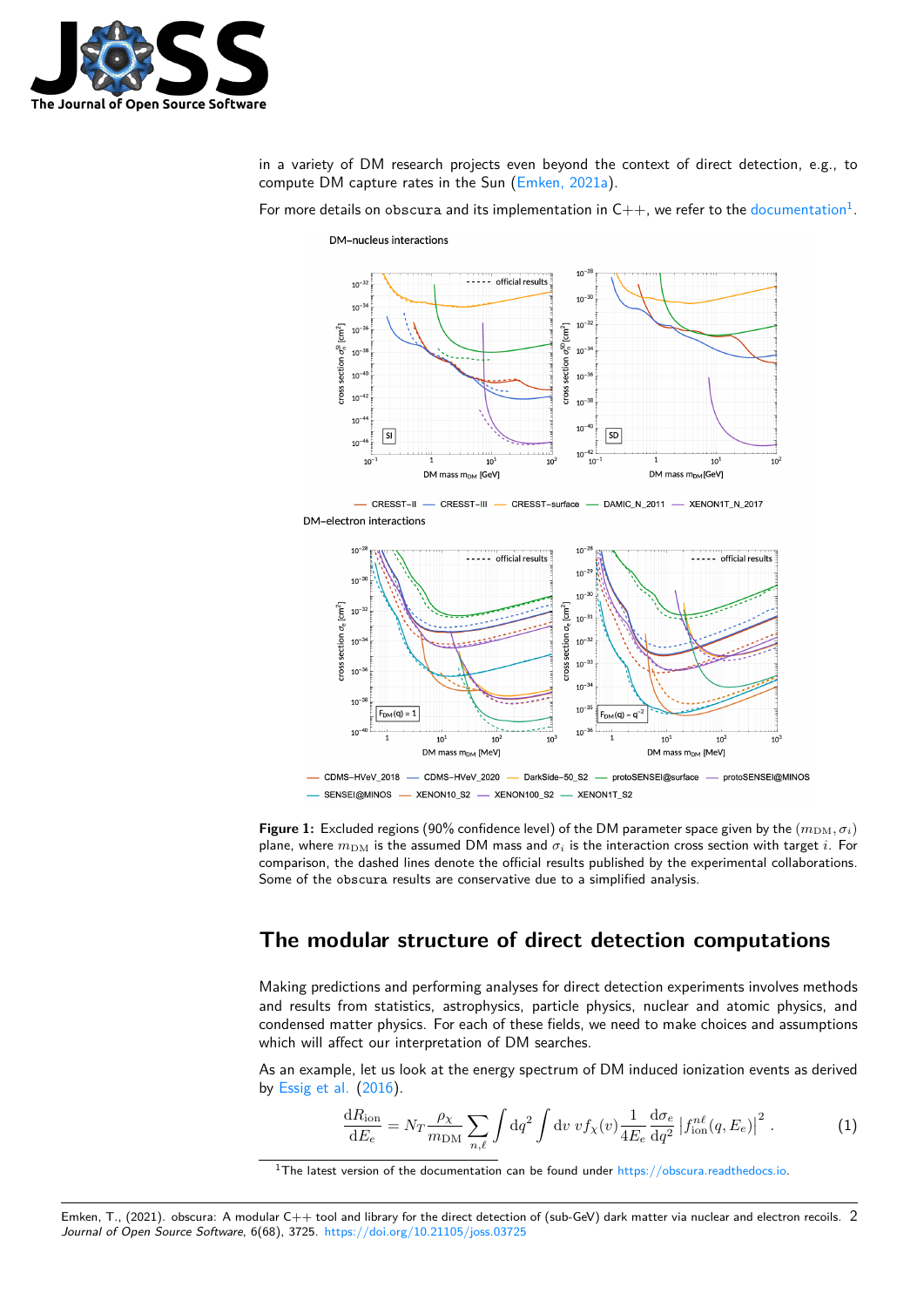

The DM mass  $m_{\rm DM}$  and the differential DM-electron scattering cross section  $\frac{{\rm d}\sigma_e}{\rm d} q^2$  are defined by the assumed particle physics of the hypothetical DM particle the experiment is probing. The velocity distribution  $f_\chi(v)$  and the local DM energy density  $\rho_\chi$  are important inputs from astrophysics and cosmology. Lastly, the ionization form factor  $f_{\rm ion}^{n\ell}(q,E_e)$  encapsulates the atomic physics of the electronic bound states and describes the probability of an electron with quantum numbers (*nℓ*) to get ionized by an incoming DM particle. As we can see, the evaluation of this expression for the electron recoil spectrum is highly modular combining inputs from various fields of research. This modularity should be reflected in the structure of corresponding research software.

It is our ambition for the obscura code that the basic functionality does not rely on specific choices and that no particular assumption is hard-coded. Instead the basic code's setup is polymorphic and written in terms of generic base classes widely agnostic to specific assumptions. Of course, a number of standard ideas and models are implemented as derived classes, which also illustrate the usage of the base classes. The classes are described in more detail in the documentation.

<span id="page-2-0"></span>

**Figure 2:** The class structure of obscura.

External research software can use obscura by implementing its classes following the dependencies indicated by the flow chart of Figure 2 and computing standard quantities in the context of direct detection of dark matter. In addition, these classes are meant to be general-purpose and can be applied in other contexts depending on the research project's main objectives. It is also possible to exploit the polymorphic structure and extend its functionality by creating new derived classes b[ased on th](#page-2-0)e users' own ideas. As a final benefit of the polymorphic structure, any research software that is formulated entirely in terms of the abstract base classes can later on be used with any derived classes and allows analyses and research for a broad range of alternative assumptions without changing the core of the scientific code. As an example, the DaMaSCUS-SUN code uses obscura in the context of Monte Carlo simulations (Emken, 2021a, 2021b).

### **Statement of ne[ed](#page-3-4)**

For the interpretation of past and future direct searches for DM particles, it is important to be able to provide accurate predictions for event rates and spectra under a variety of possible and viable assumptions in a computationally efficient way. While there exists a few tools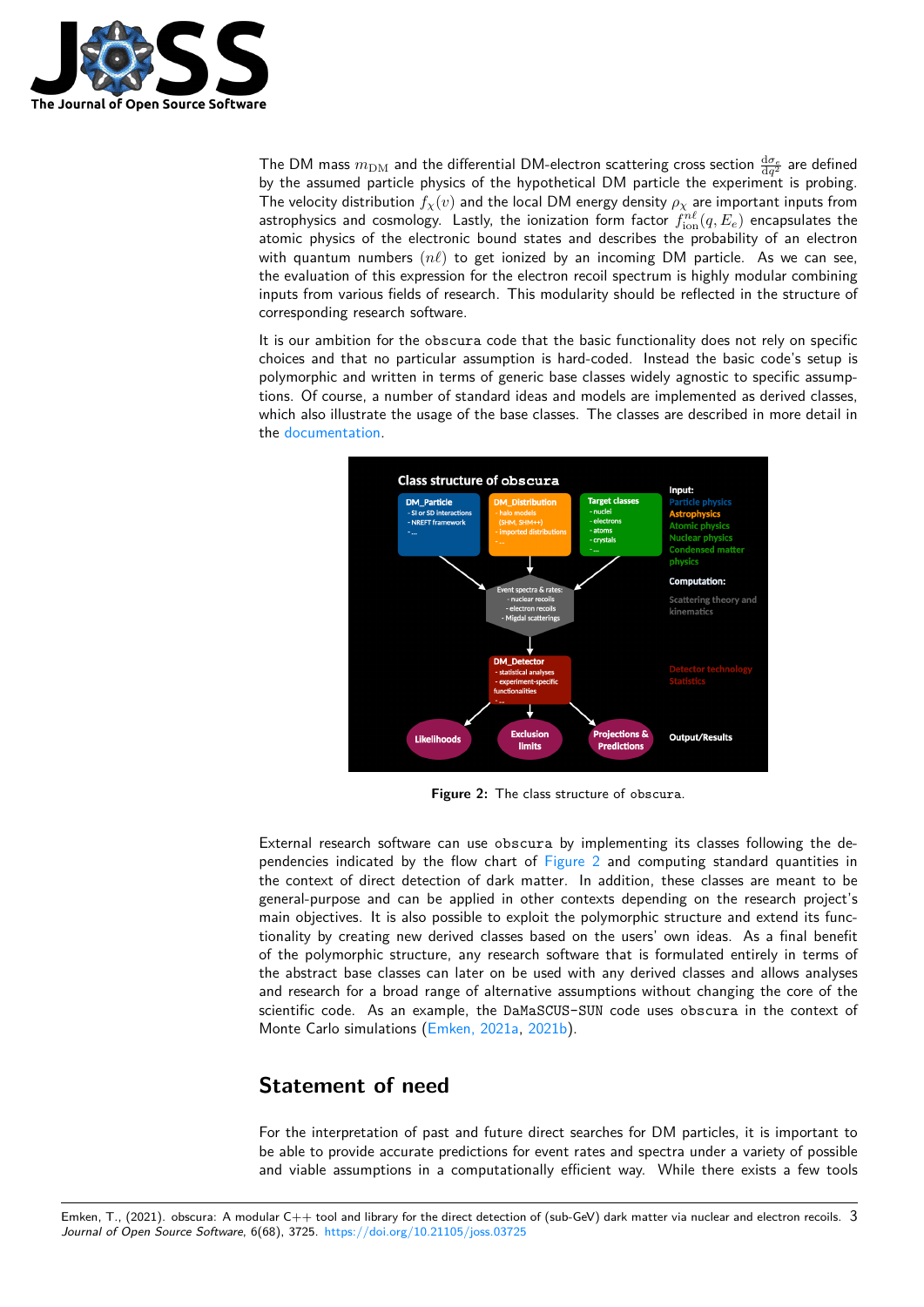

to compute DM induced nuclear recoil spectra, such as DDCalc (Athron & others, 2019; Bringmann & others, 2017) or WimPyDD (Jeong et al., 2021), obscura is not limited to nuclear targets. Instead its main focus lies on sub-GeV DM searches probing electron recoils which typically requires methods from atomic and condensed matter physics (Catena et al., 2020, 2021; Essig et al., 2016). In the context of sub-GeV DM s[earches, new ideas such](#page-3-5) [as target materials or detec](#page-3-6)tion techniques [are being proposed](#page-4-7) regularly, and the theoretical modelling of these are getting improved continuously (Griffin et al., 2021). At the same time, currently running experiments continue to publish their results and an[alyses, setting](#page-3-7) [increa](#page-3-7)[singly](#page-3-8) s[trict bounds on the](#page-4-6) DM parameter space. In such a dynamic field, obscura can be an invaluable tool due to its high level of adaptability and facilitate and accelerate the development of new, reliable research software for the p[reparation of a DM](#page-4-8) discovery in the hopefully near future.

# **Acknowledgements**

The author thanks Radovan Bast for valuable discussions and support regarding research software engineering. The author was supported by the Knut & Alice Wallenberg Foundation (PI, Jan Conrad).

## **References**

- Athron, P., & others. (2019). Global Analyses of Higgs Portal Singlet Dark Matter Models using GAMBIT. *Eur. Phys. J. C*, *79*(1), 38. https://doi.org/10.1140/epjc/ s10052-018-6513-6
- <span id="page-3-5"></span>Bertone, G., Hooper, D., & Silk, J. (2005). Particle Dark Matter: Evidence, Candidates and Constraints. *Phys. Rept.*, *405*, 279–390. https://doi.org/[10.1016/j.physrep.2004.08.031](https://doi.org/10.1140/epjc/s10052-018-6513-6)
- Ber[tone, G., & Tait, T](https://doi.org/10.1140/epjc/s10052-018-6513-6)., M. P. (2018). A new Era in the Search for Dark Matter. *Nature*, *562*(7725), 51–56. https://doi.org/10.1038/s41586-018-0542-z
- <span id="page-3-0"></span>Bringmann, T., & others. (2017). DarkBit: [A GAMBIT Module for Computing Dark Matter](https://doi.org/10.1016/j.physrep.2004.08.031) Observables and Likelihoods. *Eur. Phys. J. C*, *77*(12), 831. https://doi.org/10.1140/ epjc/s10052-017-5155-4
- <span id="page-3-6"></span><span id="page-3-1"></span>Catena, R., Emken, T.[, Matas, M., Spaldin, N. A., & Urdshals, E. \(](https://doi.org/10.1038/s41586-018-0542-z)2021). Crystal responses to general Dark Matter-Electron Interactions. *Phys. Rev. Res.*, *3*[\(3\), 033149.](https://doi.org/10.1140/epjc/s10052-017-5155-4) https: [//doi.org/10.1103/PhysR](https://doi.org/10.1140/epjc/s10052-017-5155-4)evResearch.3.033149
- <span id="page-3-8"></span>Catena, R., Emken, T., Spaldin, N. A., & Tarantino, W. (2020). Atomic Responses to General Dark Matter-Electron Interactions. *Phys. Rev. Res.*, *2*(3), 033195. [https:](https://doi.org/10.1103/PhysRevResearch.3.033149) [//doi.org/10.1103/PhysRevResearch.2.033195](https://doi.org/10.1103/PhysRevResearch.3.033149)
- Del Nobile, E. (2021). *Appendiciario A Hands-on Manual on the Theory of Direct Dark Matter Detection*. http://arxiv.org/abs/2104.12785
- <span id="page-3-7"></span>Dr[ukier, A. K., Freese, K., & Spergel, D. N. \(1986\)](https://doi.org/10.1103/PhysRevResearch.2.033195). Detecting Cold Dark Matter Candi[dates.](https://doi.org/10.1103/PhysRevResearch.2.033195) *Phys. Rev. D*, *33*, 3495–3508. https://doi.org/10.1103/PhysRevD.33.3495
- <span id="page-3-3"></span>Emken, T. (2021a). *[Solar Reflection of Light Dark M](http://arxiv.org/abs/2104.12785)atter with Heavy Mediators*. http: //arxiv.org/abs/2102.12483
- <span id="page-3-4"></span><span id="page-3-2"></span>Emken, T. (2021b). *Dark Matter [Simulation Code for Underground Scatterin](https://doi.org/10.1103/PhysRevD.33.3495)gs - Sun Edition (DaMaSCUS-SUN) [Code, v0.1.0]* (Version v0.1.0) [Computer software]. Astrophysics Source Code Library record [ascl:2102.018]. The code can be found under https://gi[thub.](http://arxiv.org/abs/2102.12483) [com/temken/damascus-sun.](http://arxiv.org/abs/2102.12483) Zenodo. https://doi.org/DOI:10.5281/zenodo.4559874